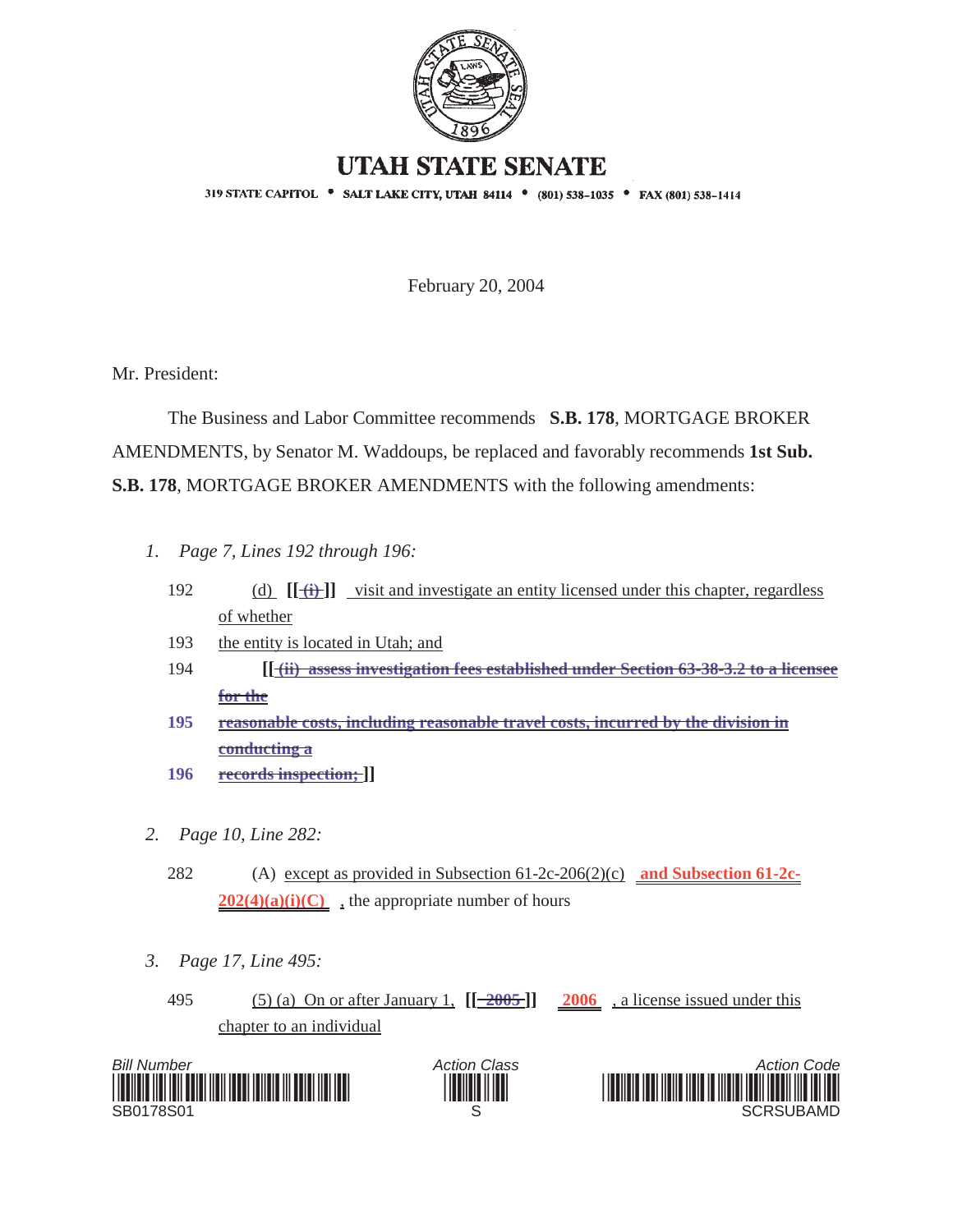- *4. Page 17, Line 514:*
	- 514 (8) On or after January 1, **[[ 2005 ]] 2006** , except as provided under Title 16, Chapter 11,
- *5. Page 17, Line 519:*
	- 519 (9) On or after January 1, **[[ 2005 ]] 2006** , a mortgage officer shall conduct all business of
- *6. Page 18, Line 537:*
	- 537 (b) On or after January 1, **[[ 2005 ]] 2006** , a mortgage officer whose license has been placed in
- *7. Page 18, Line 543:*
	- 543 (12) (a) On or after May 3, 2004 and before January 1, **[[ 2005 ]] 2006** , if a licensed entity
- *8. Page 18, Line 548:*
	- 548 (b) On or after January 1, **[[ 2005 ]] 2006** , if a licensed entity terminates its principal lending
- *9. Page 19, Line 560:*
	- 560 (iii) on or after May 3, 2004 and before January 1, **[[ 2005 ]] 2006** , if the applicant is an entity[ $\frac{1}{1}$ ]:
- *10. Page 19, Line 563:*
	- 563 (iv) on or after January 1,  $\left[\frac{2005}{2005}\right]$  2006, if the applicant is an entity:
- *11. Page 20, Line 599:*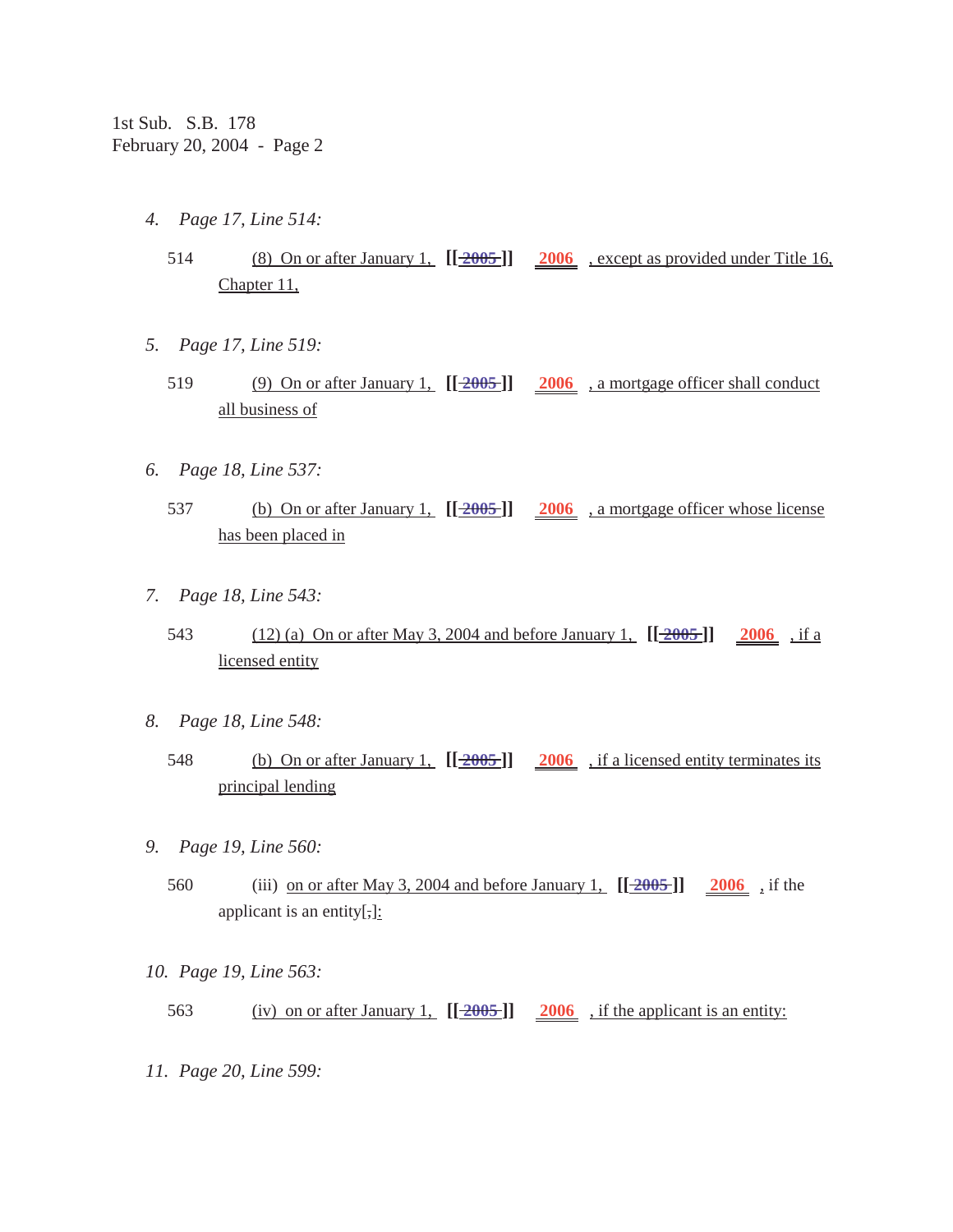1st Sub. S.B. 178 February 20, 2004 - Page 3

- 599 of having successfully completed **[[ the number of ]] 20** hours of approved prelicensing education
- *12. Page 22, Line 669:*
	- 669 (b) (i) before January 1, **[[ 2005 ]] 2006** , a control person who fails to meet the requirements of
- *13. Page 22, Line 671:*
	- 671 (ii) on or after January 1, **[[ 2005 ]] 2006** , a principal lending manager who fails to meet the
- *14. Page 24, Line 709:*
	- 709 (iii) (A) on or after May 3, 2004 and before January 1, **[[ 2005 ]] 2006** , the control [persons]
- *15. Page 24, Line 711:*
	- 711 (B) on or after January 1, **[[ 2005 ]] 2006** , the principal lending manager of the entity; or
- *16. Page 25, Lines 762 through 769:*
	- 762 **[[ (1) On or after January 1, 2005 and before January 1, 2006, to qualify as a principal**
	- **763 lending manager under this chapter, an individual shall, in addition to meeting the standards in**
	- **764 Section 61-2c-203:**
	- **765 (a) submit an application on a form approved by the division;**
	- **766 (b) pay fees determined by the division under Section 63-38-3.2; and**
	- **767 (c) if the individual is not licensed under this chapter at the time of application, submit**
	- **768 to the criminal background check required by Subsection 61-2c-202(4). ]]**
	- 769 **[[ (2) ]] [[ (1)** Except as provided in Subsection (3), on or after **January 1, 2006 ]] September 1, 2005** , to qualify as a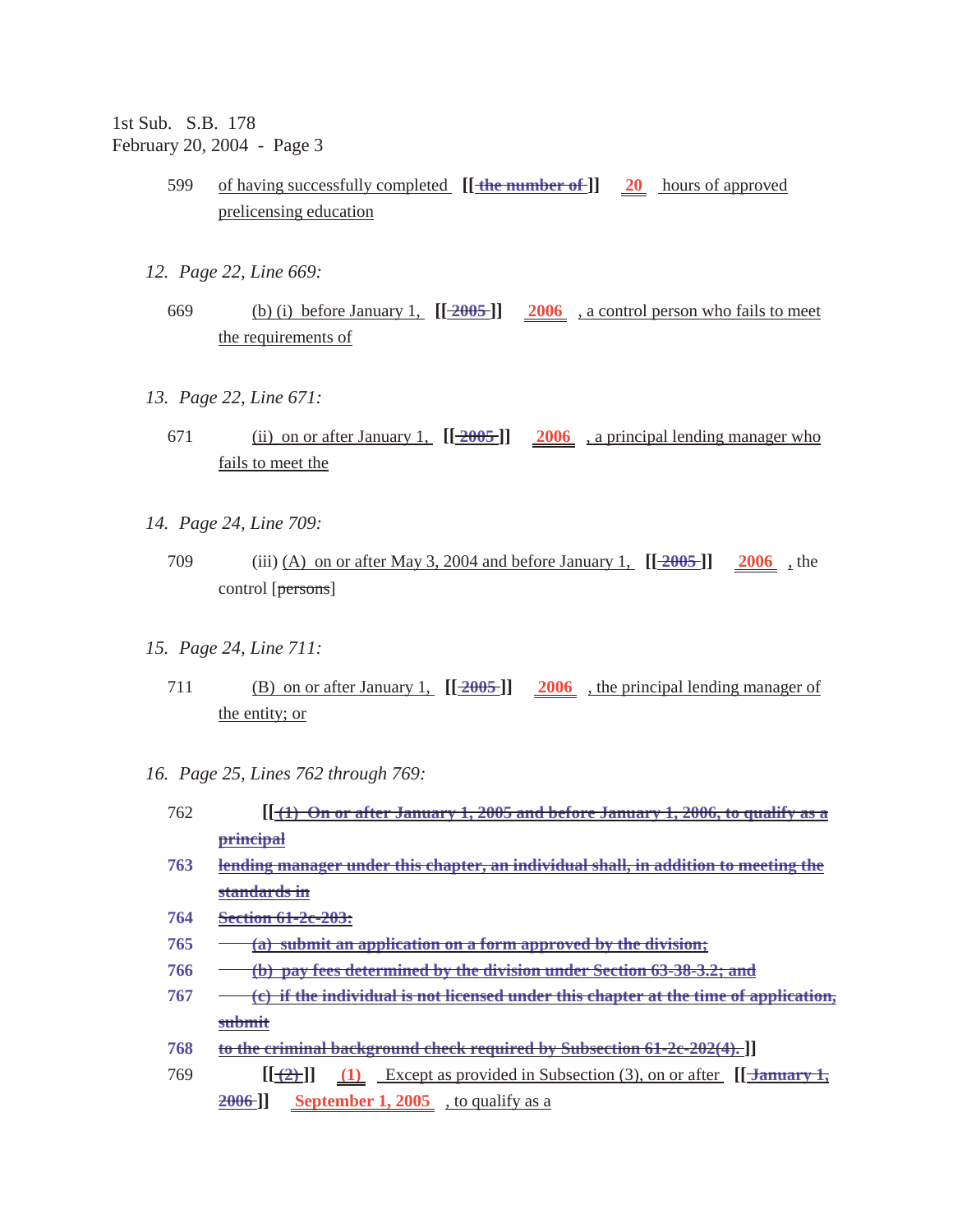- *17. Page 26, Line 774:*
	- 774 (c) submit proof of having successfully completed **[[ 80 ]] 40** hours of prelicensing education
- *18. Page 26, Line 782:*
	- 782 **[[ (3) ]] (2)** (a) Notwithstanding Subsection (2), an individual described in Subsection (3)(b)
- *19. Page 26, Line 800 through Page 27, Line 805:*
	- 800 **[[ (4) On or after January 1, 2006, the principal lending manager license of an individual**
	- **801 who has not submitted proof to the division of successful completion of the education,**
	- **802 examination, and experience requirements of Subsection (2) shall be automatically inactivated**
	- **803 by the division until the individual provides proof of having successfully completed the**
	- **804 education, examination, and experience requirements of Subsection (2). ]]**
	- 805 **[[ (5) ]] (3)** A principal lending manager may not engage in the business of residential
- *20. Page 27, Line 822:*
	- 822 **[[ (ii) ]] (b)** establishes that the individual's experience described in Subsection  $(2)(a)$  was
- *21. Page 27, Line 824:*
	- 824 **[[ (iii) ]] (c)** provides any other information required by the division by rule under Subsection
- *22. Page 28, Line 833:*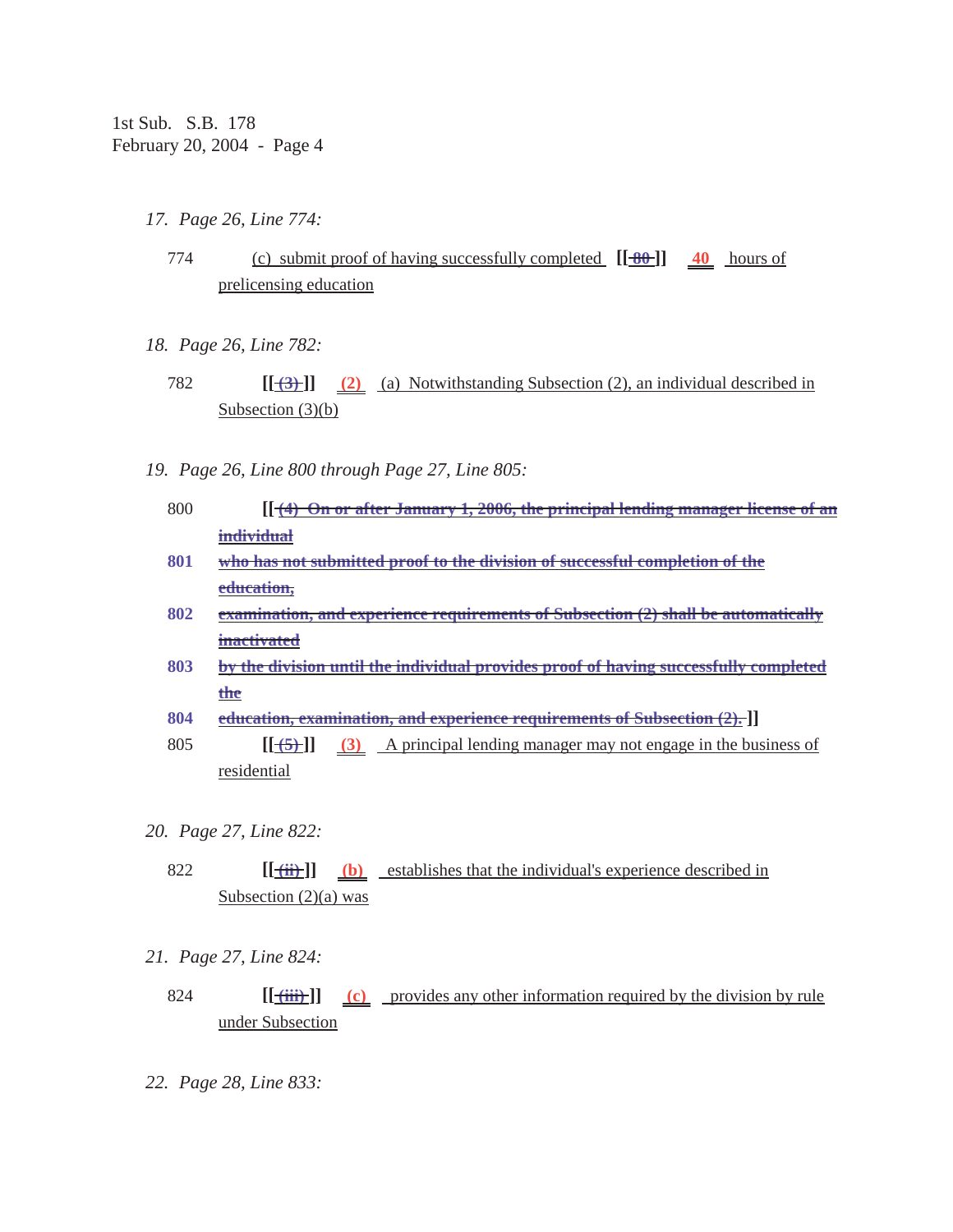1st Sub. S.B. 178 February 20, 2004 - Page 5

- 833 (b) On or after January 1, **[[ 2005 ]] 2006** , if the license of a principal lending manager is
- *23. Page 28, Line 844:*
	- 844 (3) On or after January 1, **[[ 2005 ]] 2006** , in addition to the requirements of Subsection (2), a
- *24. Page 28, Line 848:*
	- 848 (4) (a) On or after May 3, 2004 and before January 1, **[[ 2005 ]] 2006** , in addition to the
- *25. Page 28, Line 852:*
	- 852 (b) On or after January 1, **[[ 2005 ]] 2006** , in addition to the requirements of Subsection (2), an
- *26. Page 30, Line 911:*
	- 911 (o) fail, within  $[\frac{30}{90}$  calendar days of a request from a borrower who has paid for an
- *27. Page 30, Line 924:*
	- 924 (s) on or after January 1, **[[ 2005 ]] 2006** , in the case of the principal lending manager of an entity
- *28. Page 37, Line 1126:*
	- 1126 (3) On or after January 1,  $[[2005]]$  2006 :
- *29. Page 37, Line 1136:*
- 1136 (4) On or after January 1, **[[ 2005 ]] 2006** , a principal lending manager who transacts the business